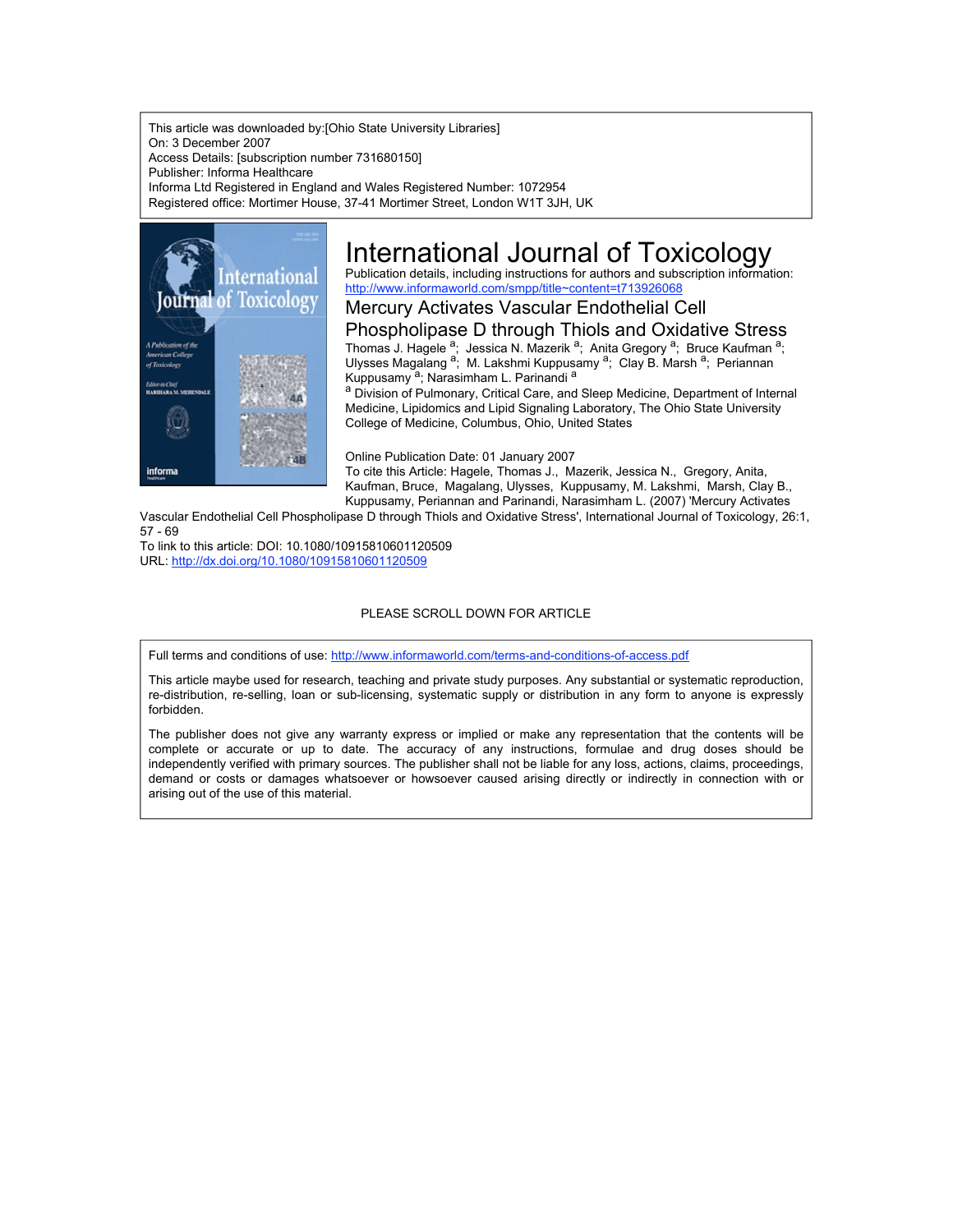*International Journal of Toxicology*, 26:57–69, 2007 Copyright © American College of Toxicology ISSN: 1091-5818 print / 1092-874X online DOI: 10.1080/10915810601120509

## **Mercury Activates Vascular Endothelial Cell Phospholipase D through Thiols and Oxidative Stress**

**Thomas J. Hagele, Jessica N. Mazerik, Anita Gregory, Bruce Kaufman, Ulysses Magalang, M. Lakshmi Kuppusamy, Clay B. Marsh, Periannan Kuppusamy, and Narasimham L. Parinandi**

*Lipidomics and Lipid Signaling Laboratory, Division of Pulmonary, Critical Care, and Sleep Medicine, Department of Internal Medicine, The Ohio State University College of Medicine, Columbus, Ohio, United States*

**Currently, mercury has been identified as a risk factor of cardiovascular diseases among humans. Here, the authors tested the hypothesisthat mercury modulatesthe activity ofthe endothelial lipid signaling enzyme, phospholipase D (PLD), which is an important player in the endothelial cell (EC) barrier functions. Monolayers of bovine pulmonary arteryECs(BPAECs)in culture,following labeling of membrane phospholipids with [ 32P]orthophosphate, were exposed to mercuric chloride (inorganic form), methylmercury chloride (environmental form), and thimerosal (pharmaceutical form), and the formation of phosphatidylbutanol as an index of PLD activity was determined by thin-layer chromatography and liquid scintillation counting. All three forms of mercury significantly activated** PLD in BPAECs in a dose-dependent  $(0 \text{ to } 50 \mu M)$  and **time-dependent (0 to 60 min) fashion. Metal chelators significantly attenuated mercury-induced PLD activation,suggesting that cellular mercury-ligand interaction(s) is required for the enzyme activation and that chelators are suitable blockers for mercury-induced PLD activation. Sulfhydryl (thiol-protective) agents and antioxidants also significantly attenuated the mercury-induced PLD activation inBPAECs.Enhanced reactive oxygen species generation, as an index of oxidative stress, was observed in BPAECs treated with methylmercury that was attenuated by antioxidants. All the three** different forms of mercury significantly induced the decrease of lev**els of total cellular thiols. For the first time, this study revealed that mercury induced the activation of PLD in the vascularECs wherein cellular thiols and oxidative stress acted as signal mediators for the enzyme activation. The results underscore the importance of PLD signaling in mercury-induced endothelial dysfunctions ultimately leading to cardiovascular diseases.**

Mercury (Hg) is a heavy metal belonging to the transition element series of the periodic table. The element is used in industrial processes and medical practice (Clarkson 2002), which results in accidental and occupational exposures to mercury. Although mercury occurs naturally in the environment, anthropogenic activities cause the mercury pollution of air, water, and soil environments (Clarkson, Magos, and Meyers 2003; Sarkar 2005). Inorganic mercury is toxic to many organisms and is converted to more toxic organic forms (methylmercury) through biomethylation by microorganisms (bacteria) (Boening 2000; Dopp et al. 2004). Methylmercury reaches the organisms in the food chain and ultimately accumulates in humans, the top consumers (Boening 2000). Consumption of fish has been shown as a major source of environmental mercury (especially methylmercury) in humans that could lead to suppression of the beneficial effects of omega-3 fatty acids on the coronary artery disease (Clarkson 2002; Landmark and Aursnes 2004).

Dental amalgam fillings containing mercury have been in uncontrolled use in dental care worldwide and mercury leaching from the dental implants has been attributed to the adverse health effects in humans (Mutter et al. 2004). Thimerosal, the pharmaceutical mercury compound, has been used in vaccines as a preservative and the use of the vaccines containing this mercurial compound has been correlated with autism in children (Grether et al. 2004; Mutter et al. 2005). However, these data are subjected to debate because the analysis of mercury in hair samples does not accurately reflect the body levels of mercury, especially in children (Grether et al. 2004). Mercury has also been recognized as a toxicant in occupational environments, contributing to work related disorders/diseases such as respiratory and lung diseases, cardiovascular diseases, musculoskeletal disorders, and nervous system diseases among transport workers (Ustinaviciene, Obelenis, and Ereminas 2004). Overall, humans are exposed to all these forms of mercury through accidents, environmental pollution, food contamination, dental care, preventive medical practices, industrial and agricultural operations, and occupational operations (Clarkson 2002).

**Keywords** Lipid Signaling, Mercury, Oxidative Stress, Phospholipase D, Reactive Oxygen Species, Vascular Endothelial Cells

Received 2 August 2006; accepted 25 October 2006.

This work was supported by the National Institutes of Health grant CA 102264 and Dorthy M. Davis Heart and Lung Research Institute funds.

Address correspondence to Narasimham L. Parinandi, PhD, Room 611-A, Division of Pulmonary, Critical Care, and Sleep Medicine, Dorothy M. Davis Heart and Lung Research Institute, The Ohio State University, 473 W. 12th Avenue, Columbus, OH 43210, USA. E-mail: narasimham.parinandi@osumc.edu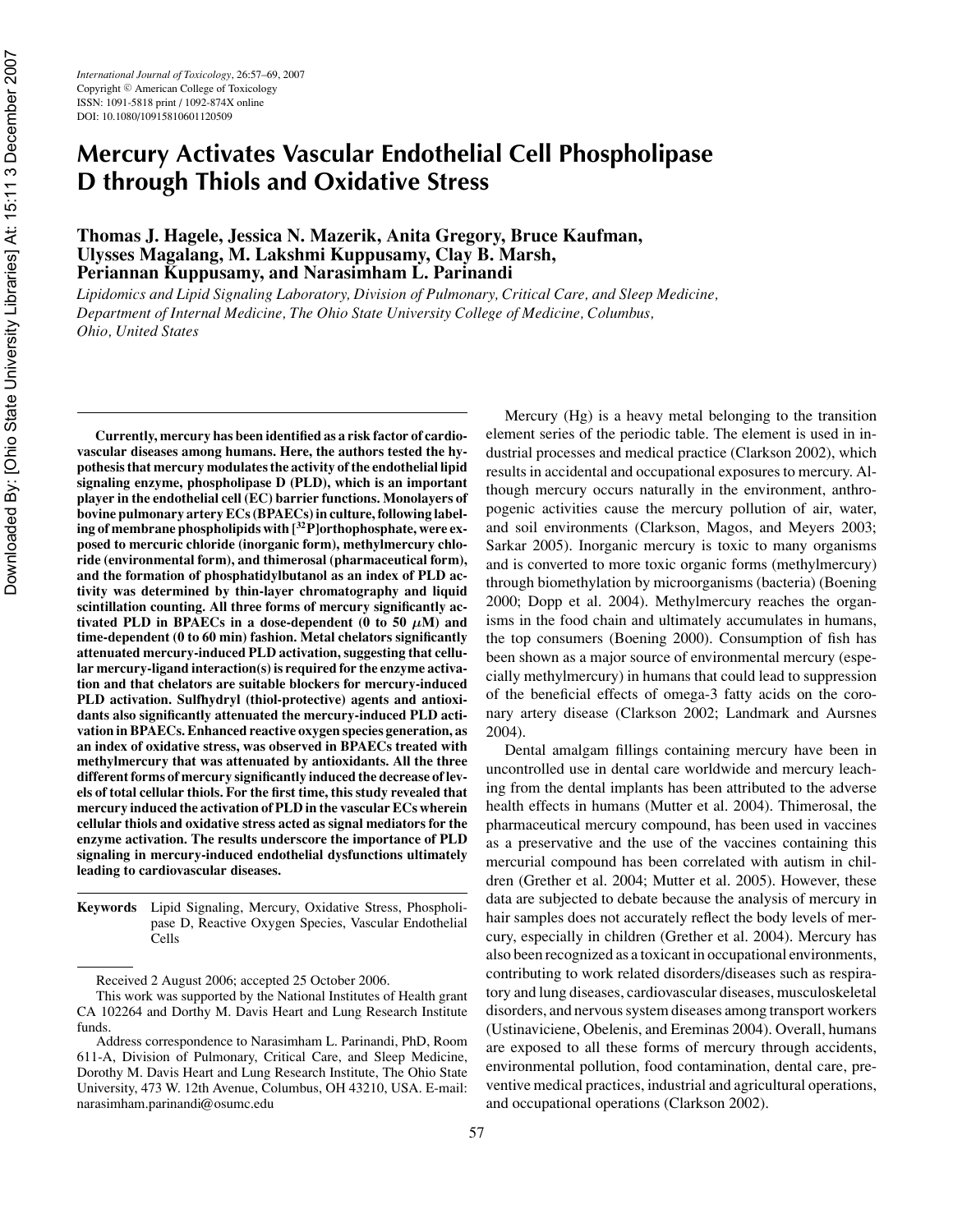**Downloaded** 

Downloaded By: [Ohio State University Libraries] At: 15:11 3 December 2007 State University Libraries]

At: 15:11 3 December 2007



PLD-mediated hydrolysis of membrane phosphatidylcholine (PC) and generation of phosphatidic acid (PA), diacylglycerol (DAG), and lysophosophatidic acid (LPA).

The role of mercury toxicity as a possible risk factor in cardiovascular disease has been discussed (Kostka 1991). Reports have been made on the toxic effects of metals in several diseases among humans including the vascular diseases (Nash 2005). Therefore, elevated body levels of mercury, due to fish consumption by humans, have been hypothesized as a risk factor in coronary heart disease (Yoshizawa et al. 2002). Increased levels of urinary mercury have been shown to be associated with elevated cholesterol levelsin humans and mercury has been suggested as a risk factor of myocardial infarction, coronary disease, and cardiovascular disease (Kim et al. 2005).

Although mercury has been shown to be associated with cardiovascular diseases among humans, detailed studies leading to the understanding of mechanisms of mercury-induced cardiovascular diseases are currently lacking. Vascular endothelium plays a pivotal role in the structure and function of the blood vessel and maintains the homeostasis of the circulatory system and the entire body in general. Methylmercury has been shown to cause hypertension in rats (Wakita 1987), and mercury-induced vascular endothelial damage and vasculitis in humans upon autopsy have been documented (Egermayer 2000). Therefore, it is conceivable to hypothesize that mercury exerts its toxic effects on the vascular endothelium, which in turn may contribute to the mercury-induced cardiovascular diseases.

Phospholipids of cellular membranes play an important role in the cell as structural and functional entities. Phospholipases are enzymes that specifically hydrolyze the membrane phospholipids and generate bioactive lipid second messengers, which

play a vital role in cell signaling (Divecha and Irvine 1995). Phospholipase D (PLD) is one such signaling enzyme, ubiquitously present in all mammalian cells, that preferentially hydrolyzes phosphatidylcholine (PC), generating phosphatidic acid (PA) and choline (Exton 1999) (Schema 1). PA is further metabolized to either 1,2-diacylglycerol (DAG) by phosphatidate phosphohydrolase or to lysophosphatidic acid (LPA) by phospholipase  $A_1/A_2$  (Exton 1999; Varadharaj et al. 2006). Agonist-mediated activation of PLD plays a pivotal role in signal transduction in mammalian cells (Exton 1999; Natarajan 1995; Varadharaj et al. 2006). Several important roles of phospholipases have been attributed to the cellular signaling actions of PA/LPA (Exton 1999; Natarajan 1995; Varadharaj et al. 2006).

Therefore, we hypothesize that mercury activates PLD in the vascular endothelial cells (ECs), thus generating the bioactive signal lipid, PA, which may contribute to mercury-induced vascular disorders. In order to test the current hypothesis, the wellestablished bovine pulmonary artery EC (BPAEC) system was chosen here as the model system. Also in the present study, three different forms of mercury, mercuric chloride (inorganic form), methylmercury chloride (environmental form), and thimerosal (pharmaceutical form) were chosen and the activation of PLD in BPAECs in culture was studied following the treatment of cells with the mercury compounds. In addition, the efficacy of chelator drugs in attenuating the mercury-induced PLD activation and the role of thiols and reactive oxygen species (ROS) in the mercury-induced PLD activation were investigated.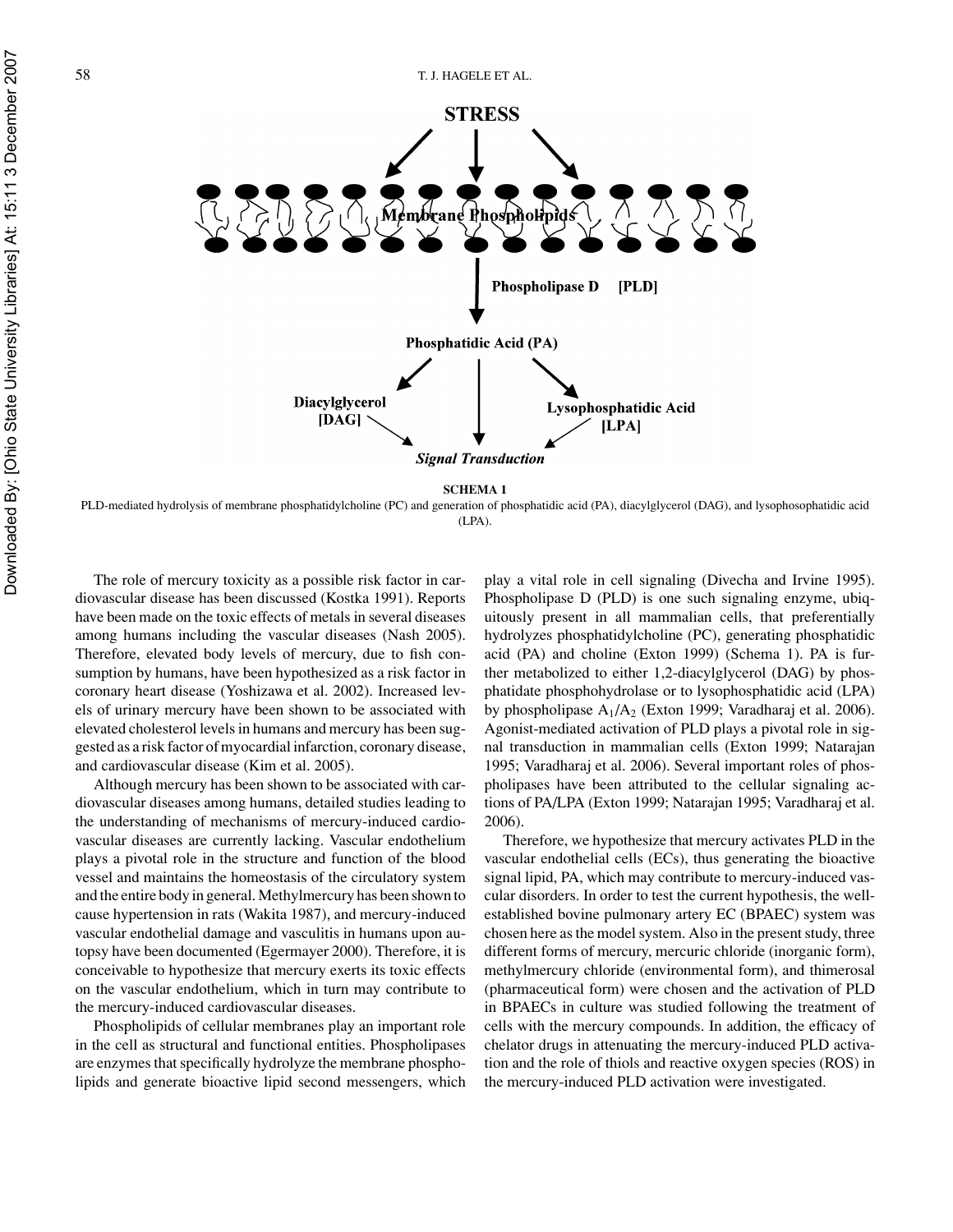#### **MATERIALS AND METHODS**

#### **Materials**

Bovine pulmonary artery endothelial cells (BPAECs) (passage 2) were purchased from Cell Applications (San Diego, CA). Fetal bovine serum (FBS), trypsin, and nonessential amino acids were obtained from Gibco Invitrogen (Grand Island, NY). Dulbecco's modified Eagle's (DME) phosphate-free medium, minimum essential medium (MEM), mercuric chloride, methylmercury chloride, thimerosal, propyl gallate, absorbic acid (vitamin C), catalase, ethylenediaminetetracetic acid (EDTA), pyrrollinedine dithiocarbamate (PDTC), D-pencillamine, dietyldithiocarbamic acid (DETC), dithiothreitol (DTT), *N*-acetyl-l-cysteine (NAC), meso-2,3-dimercapto-succinic acid (DMSA), 5,5" dithio-bis (DTNB), glutathione (GSH), and Triton X-100 (toctylphenoxypolyethoxyethanol) were obtained from Sigma Chemical (St. Louis, MO). MnTBAP was obtained from Calbiochem (San Diego, CA). [<sup>32</sup>P]orthophosphate was obtained from New England Nuclear (Wilmington, DE). Phosphatidylbutanol (PBt) was purchased from Avanti Polar Lipids (Alabaster, AL). DCFDA (6-carboxy-2" ,7" -dichlorodihydroxyfluorescein diacetate dicarboxy methyl ester) was purchased from Molecular Probes (Eugene, OR).

#### **Cell Culture**

BPAECs were cultured in MEM supplemented with 10% FBS, nonessential amino acids, antibiotics, and growth as described previously (Varadharaj et al. 2006). Cells in culture were maintained at 37 $\degree$ C in a humidified environment of 5% CO<sub>2</sub>– 95% air and grown to contact-inhibited monolayers with typical cobblestone morphology. When confluence was reached, cells were trypsinized and subcultured in T 75-cm<sup>2</sup> flasks or 35-mm or 100-mm tissue culture dishes. Confluent cells showed cobblestone morphology under light microscope and stained positive for factor VIII. All experiments were conducted between 8 and 20 passages (75% to 80% confluence).

#### **PLD Activation in ECs**

BPAECs in 35-mm dishes ( $5 \times 10^5$  cells/dish) were incubated with  $[^{32}P]$ orthophosphate (5  $\mu$ Ci/ml) in phosphate-free DMEM containing 2% FBS for 12 to 24 h at 37°C in 5%  $CO<sub>2</sub>$ –95% air (Varadharaj et al. 2006). The radioactive medium was removed by aspiration and cells were incubated in serum-free MEM or MEM containing the selected forms of mercury (mercuric chloride or methylmercury chloride or thimerosal) at the chosen  $\mu$ M concentrations in the presence of 0.05% butanol for specified lengths of time (0 to 60 min). When required, cells prelabelled with [32P]orthophosphate were pretreated with selected pharmacological agents/inhibitors for 1 h and then exposed to mercury compound(s) in the absence or presence of the pharmacological inhibitors and in the presence of 0.05% butanol for specified lengths of time. These pharmacological agents included metal chelators, thiol protectants, and antioxidants. Incubations were terminated by the addition of 1 ml of methanol:HCl (100:1  $v/v$ ) and lipids were extracted in chloroform: methanol (2:1  $v/v$ ) (Varadharaj et al. 2006). [ 32P]PBt formed as a result of PLD activation and concomitant transphosphatidylation reaction (an index of in vivo PLD activation) was separated by thin-layer chromatography (TLC) with the upper phase of ethyl acetate: 2,2,4-trimethyl pentane: glacial acetic acid: water (65:10:15:50 by volume) as the developing solvent system. Unlabeled PBt was added as a carrier during TLC separation of lipids and was visualized upon exposure to iodine vapors. PBt spots were marked and scraped, and radioactivity-associated PBt was determined by liquid scintillation counting. All values were normalized to 1 million dpm in total lipid extract and  $[^{32}P]$ PBt formed was expressed as dpm/dish or percentage control.

#### **Reactive Oxygen Species (ROS) Measurement by DCFDA Fluorescence**

Formation of ROS in BPAECs in 35-mm dishes  $(5 \times 10^5$ cells/dish) was determined by DCFDA fluorescence in cells preloaded with 10  $\mu$ M DCDFA for 30 min in complete MEM at 37 $\degree$ C in a 95% air–5% CO<sub>2</sub> environment prior to exposure to mercury compound(s) (Parinandi et al. 2003). When required, cells preloaded with DCFDA were pretreated with the selected pharmacological agents/inhibitors for 1 h and then exposed to mercury compound(s) for specified lengths of time. At the end of exposure to mercury compound(s) in the absence or the presence of pharmacological agents/inhibitors, the dishes containing cells were placed on ice, cells were detached with a Teflon cell scraper, and the medium containing cells was transferred to 1.5-ml microcentrifuge tubes and centrifuged at 8000  $\times$  *g* for 10 min at 4◦C. The supernatant medium was aspirated, and the cell pellet was washed twice with ice-cold phosphate-buffered saline (PBS). To prepare cell lysates, pellets were sonicated on ice with a probe sonicator at a setting of 5 for 15 s in 500  $\mu$ l of ice-cold PBS. Fluorescence of oxidized DCFDA in cell lysates, an index of formation of ROS, was measured on a Gemini fluorescence plate reader with excitation and emission set at 490 and 530 nm, respectively, using appropriate blanks. The extent of ROS formation was expressed asthe arbitrary fluorescence units.

#### **Cellular Total Thiol Determination**

Total cellular thiol content was measured by the DTNBcomplexed spectrophotometric assay according to Parinandi et al. (1999). BPAECs were grown to 100% confluence in 100 mm dishes, then treated with MEM or MEM containing mercuric chloride (25  $\mu$ M), methylmercury chloride (10  $\mu$ M), or thimerosal (25  $\mu$ M) for 60 min. After incubation, cells were detached by gentle scrapping and centrifuged at  $5000 \times g$  for 10 min at 4◦C. The cell pellets were then lysed using Triton X100. Cell lysates were then treated with 5,5" -dithiobis (DTNB) and the absorbance was determined at 412 nm on a Spectromax plate reader. Total thiol values were obtained from a standard curve prepared with GSH and normalized to 10<sup>6</sup> cells.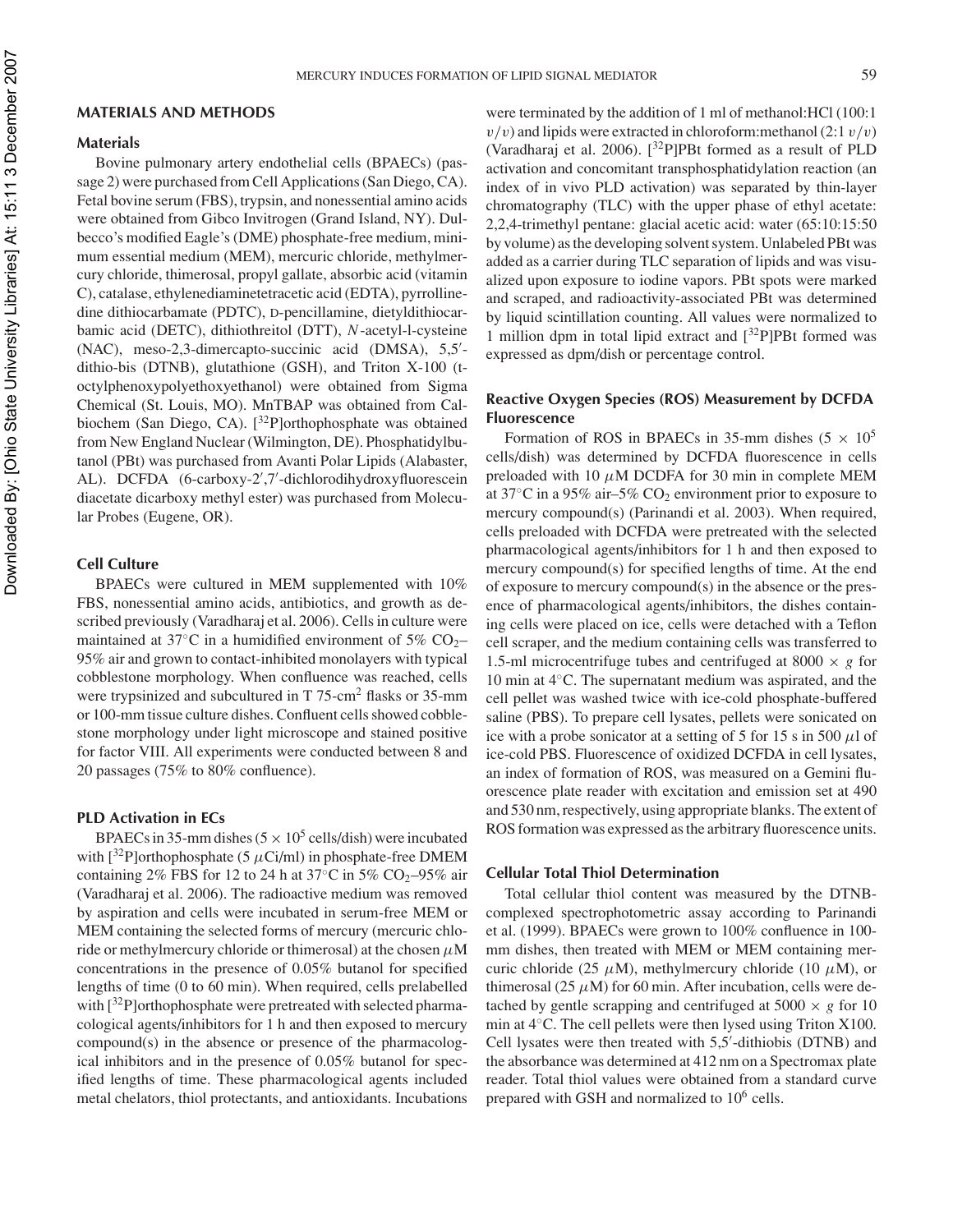

#### **FIGURE 1**

PLD activation by mercury in a dose- and time-dependent fashion. BPAECs ( $5 \times 10^5$  cells/35-mm dish) were labeled with  $[^{32}P]$ orthophosphate in DMEM phosphate-free medium for 12 h. Following  $[32P]$ orthophosphate labeling, cells were treated with different concentrations (0 to 50  $\mu$ M) of mercury (mercuric chloride or methylmercury chloride or thimerosal) (*A*) for 1 h in MEM containing 0.05% butanol. Cells were also treated with MEM alone or MEM containing mercuric chloride (25  $\mu$ M) or methylmercury chloride (10  $\mu$ M) or thimerosal (25  $\mu$ M) (*B*) for 0 to 60 min in presence of 0.05% butanol. At the end of incubation,  $[^{32}P]$ PBt formed was determined as described under Materials and Methods. Data represent means  $\pm SD$  of three independent experiments. ∗Significantly different at *p* < .05 as compared to cells treated with the vehicle alone (*A*) and cells treated for 0 min (*B*).

## **Statistical Analysis of Data**

Standard deviation (SD) for each data point was calculated fromtriplicate samples. Data were subjected to one-way analysis of variance and pair wise multiple comparisons was done by Dunnett's method with  $P < 0.05$  indicating significance.

#### **RESULTS**

#### **Mercury Activates PLD in a Dose-Dependent Fashion**

As no reports have been made so far on mercury-induced activation of PLD in animal cell systems including the vascular ECs, here we investigated whether different forms of mercury (mercuric chloride, methylmercury chloride, and thimerosal) would activate PLD in BPAECs in a dose-dependent (0 to 50  $\mu$ M) fashion following incubation of cells for 1 h with the chosen mercury compounds. Mercuric chloride significantly caused 10-, 13-, and 20-fold activation of PLD at 10, 25, and 50  $\mu$ M concentrations upon treatment of cells for 1 h, respectively, as com-

pared to that in the cells treated with vehicle alone (Figure 1*A*). Methylmercury chloride at 10, 25, and 50  $\mu$ M doses significantly caused a 3.5-, 2.5-, and 3-fold increase in PLD activity at 1 h of treatment of cells with the compound, respectively, as compared to the same in cells treated with vehicle alone (Figure 1A). Although methylmercury caused a significant increase in activation of PLD at 25 and 50  $\mu$ M as compared to the same in vehicle-treated cells, the extent of enzyme activation at those doses as compared to the same at 10  $\mu$ M dose of methylmercury chloride was significantly lower and maintained a plateau (Figure 1*A*). Thimerosal significantly induced 2-, 6-, and 4-fold activation of PLD at 10, 25, and 50  $\mu$ M doses, respectively, in BPAECs at 1 h of treatment of cells as compared to that in the vehicle-treated cells (Figure 1*A*). It was evident from this study that thimerosal resulted in significant and dose-dependent activation of PLD in BPAECs. Overall, these results revealed that the tested mercury compounds were effective in causing significant and dose-dependent activation of PLD in BPAECs.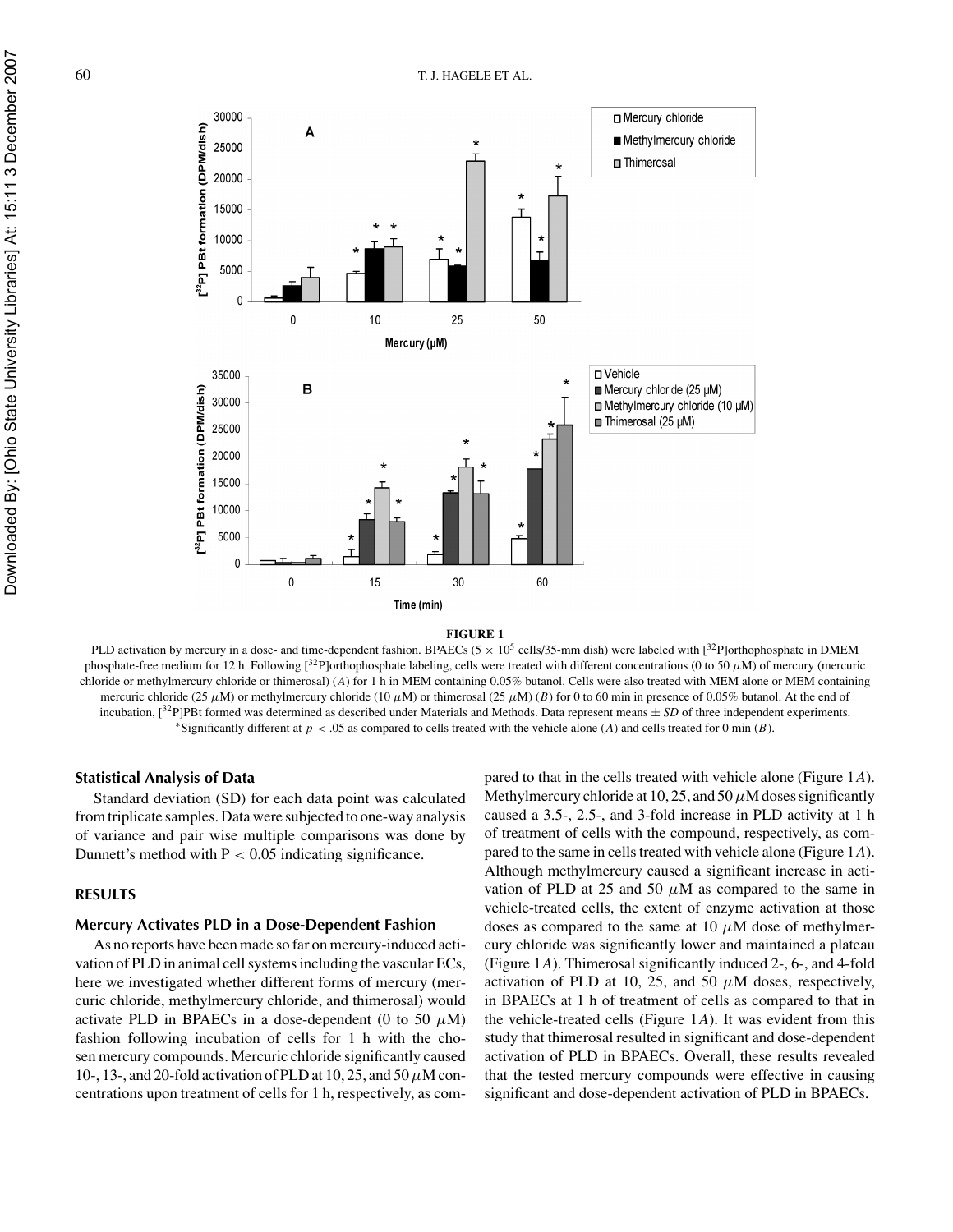#### **Mercury Activates PLD in a Time-Dependent Manner**

Here, the time-dependent activation of PLD in BPAECs upon treatment with three different mercury compounds (mercuric chloride, methylmercury chloride, and thimerosal) was studied. At 15 min of treatment mercuric chloride caused a significant activation of PLD (27-fold) in cells, which increased at 30 and 60 min of treatment (43- and 57-fold) with the agonist as compared to the same in cells exposed to the agonist for 0 min (Figure 1*B*). Thimerosal (25  $\mu$ M) induced 7-, 11-, and 22-fold increase in PLD activation at 15, 30, and 60 min of treatment of cells, respectively, as compared to the same in cells exposed to the agonist for 0 min, thus revealing a clear time-dependent and linear activation of the enzyme in BPAECs (Figure 1*B*). Methylmercury chloride significantly caused 44-, 56-, and 73 fold activation of PLD in BPAECs at 15, 30, and 60 min of treatment of cells as compared to the same in cells exposed to the agonist for 0 min. Collectively, these results revealed that all the three chosen forms of mercury caused a time-dependent activation of PLD in ECs.

## **Metal Chelating Agents Attenuate Mercury-Induced PLD Activation**

Chelating agents complex with transition metals and have been shown to protect against metal-mediated adverse effects and metal toxicity (Blanusa et al. 2005). However, the modulatory effects of chelating agents on mercury-induced activation of PLD have not been reported so far. Therefore, here, the effects of well established chelating agents including EDTA (1 mM), PDTC (1 mM), and DETC (1 mM) were examined on the PLD activation induced by the three different chosen forms of mercury (25  $\mu$ M mercuric chloride, 10  $\mu$ M methylmercury, and 25  $\mu$ M thimerosal) in BPAECs. Prior to the treatment of cells with the mercury compound(s), cells were pretreated for 1 h with basal MEM or MEM containing the chosen chelating agent(s) and then exposed to the mercury compound(s) in presence of the chelating agent(s) for 30 min. The classic trace element chelating agent, EDTA, significantly attenuated the mercuric chloride- and thimerosal-induced PLD activation (40% and 27% inhibition, respectively), but did not cause significant inhibition of methylmercury chloride-induced activation of PLD in BPAECs (Figure 2*A*). Another well-known thiocarbamate chelating agent, PDTC, significantly attenuated the PLD activation induced by all the three chosen mercury compounds wherein the mercuric chloride–induced enzyme activation was inhibited to the greatest extent (77% inhibition) (Figure 2*B*). One of the thiocarbamate derivatives, DETC, offered significant inhibition of mercuric chloride–, methylmercury chloride–, and thimerosal-induced PLD activation in BPAECs (64%, 54%, and 43% inhibition, respectively) (Figure 2*C*). Overall, these results showed that EDTA and thiocarbamates were the most effective chelating agents in causing significant attenuation of PLD activation in BPAECs induced by mercuric chloride and thimerosal and all the three chosen mercury compounds, respectively.

### **Sulfhydryl Agents Attenuate Mercury-Induced PLD Activation**

Reports have been made that the thiols (nonprotein and protein) are the targets for heavy metal cellular actions (Blanusa et al. 2005; Valko, Morris, and Cronin 2005). Altered thiol redox has been shown to activate PLD in ECs (Parinandi et al. 1999). Therefore, in order to establish the role of thiols in mercury-induced PLD activation in BPAECs, here, the effects of well-established thiol (sulfhydryl) protective agents (NAC, DTT, DMSA, and D-penicillamine) were investigated on PLD activation induced by mercuric chloride, methylmercury chloride, and thimerosal. Prior to exposure of cells to mercury compound(s) (25  $\mu$ M mercuric chloride, 10  $\mu$ M methylmercury chloride, and 25  $\mu$ M thimerosal), cells were pretreated for 1 h with MEM or MEM containing the chosen thiol protective agent(s)  $(1 \text{ mM})$  and then treated with the mercury compound(s) in the presence of the thiol protective agent(s) for 30 min. NAC, a widely used thiol protector and antioxidant, caused effective and significant attenuation of PLD activation in ECs induced by all three forms of mercury (74%, 81%, and 93% of inhibition of enzyme activation induced by mercuric chloride, methylmercury chloride, and thimerosal, respectively) (Figure 3*A*). DTT, a sulfhydryl protective agent, offered effective and significant inhibition of mercuric chloride–, methylmercury chloride–, and thimerosal-induced PLD activation inBPAECs(90%, 90%, and 82%,respectively)(Figure 3*B*). DMSA, a widely used and established sulfhydryl-containing metal chelating agent, effectively and significantly attenuated mercuric chloride–, methylmercury chloride–, and thimerosalinduced PLD activation BPAECs (90%, 91%, and 83%, respectively) (Figure 3*C*). Similarly, D-penicillamine, an amino acid analog of cysteine and metal-chelating drug, caused effective and significant inhibition of mercuric chloride–, methylmercury chloride–, and thimerosal-induced PLD activation in BPAECs (87%, 81%, and 62%, respectively) (Figure 3*D*). Collectively, these results revealed that thiol-protective agents effectively attenuated PLD activation induced by mercury compound(s), further suggesting the involvement of cellular thiol status in mercury-induced activation of PLD.

#### **Antioxidants Attenuate Mercury-Induced PLD Activation**

Heavy metals including mercury have been shown to cause oxidative stress, which in turn has been shown to activate PLD in different cellular systems including vascular ECs (Varadharaj et al. 2006; Valko, Morris, and Cronin 2005). Oxidatively modified cellular thiol redox status has been shown to activate PLD in ECs (Parinandi et al. 1999). Earlier results of this study also revealed that the thiol-protective antioxidant chelators (NAC, PDTC, and DMSA) significantly attenuated mercury-induced PLD activation in BPAECs, further suggesting the role of ROS and oxidative stress there in. Therefore, in order to establish the role of oxidative stress in mercury-induced PLD activation, the effects of well-established antioxidants (vitamin C, propyl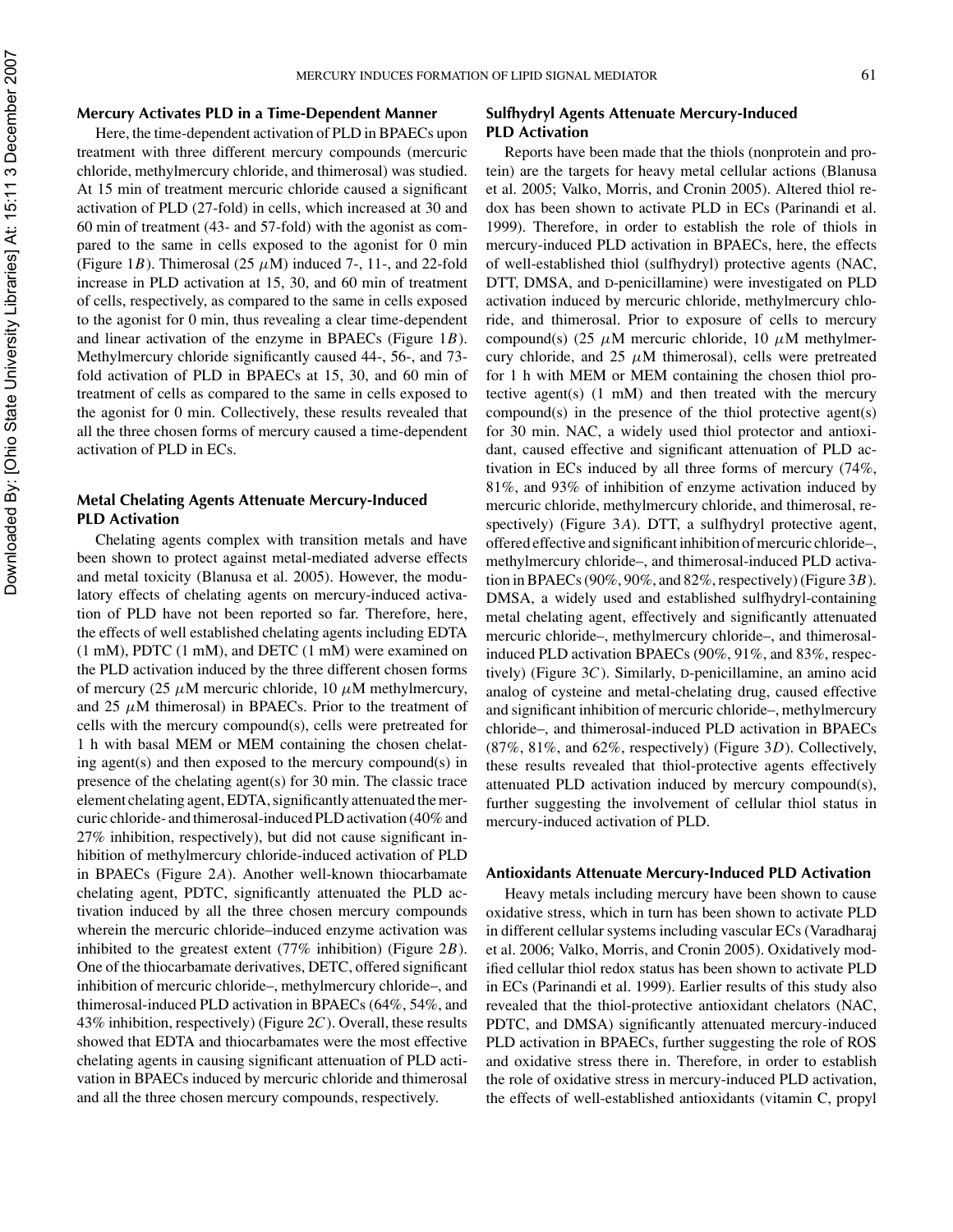**Downloaded** 

Downloaded By: [Ohio State University Libraries] At: 15:11 3 December 2007 State University Libraries]

At: 15:11 3 December 2007



**FIGURE 2**

Mercury-induced PLD activation in the presence of metal chelating agents. BPAECs ( $5 \times 10^5$  cells/35-mm dish) were labeled with  $[^{32}P]$ orthophosphate in DMEM phosphate-free medium for 12 h. Following [<sup>32</sup>P]orthophosphate labeling, cells were pretreated for 1 h with MEM or MEM containing EDTA (1 mM; *A*), PDTC (1 mM; *B*), or DETC (1 mM; *C*) and then subjected to treatment with vehicle or mercuric chloride or methylmercury chloride or thimerosal (25, 10, and 25  $\mu$ M, respectively) for 30 min in presence of 0.05% butanol. At the end of incubation,  $[^{32}P]PBt$  formed was determined as described under Materials and Methods. Data represent means  $\pm SD$  of three independent experiments. \*Significantly different at  $p < .05$  as compared to cells treated with vehicle alone. ∗∗Significantly different at *p* < .05 as compared to cells treated with mercury compound(s) alone.

gallate, and catalase) were investigated on mercuric chloride–, methylmercury chloride–, and thimerosal-induced enzyme activation in BPAECs. Prior to treatment with the chosen mercury compound(s) (25  $\mu$ M mercuric chloride, 10  $\mu$ M methylmercury chloride,  $25 \mu M$  thimerosal), cells were pretreated for 1 h with MEM or MEM containing the selected antioxidant(s) (1 mM vitamin C, 100  $\mu$ M propyl gallate, 50  $\mu$ g/ml catalase) and then exposed to the chosen mercury compound(s) for 30 min in presence of the antioxidant(s). As shown in Figure 4*A*, vitamin C, a well-known redox-active antioxidant, caused significant inhibition of mercuric chloride– and thimerosal-induced PLD activation in ECs (67% and 38%, respectively), whereas the same did not cause significant inhibition of methylmercury chloride–induced activation of the enzyme in cells. Propyl gallate, a well-established phenolic antioxidant, effectively and significantly attenuated mercuric chloride– and methylmercury chloride–induced PLD activation in BPAECs (94% and 16%, respectively), whereas the same did not significantly attenuate thimerosal-induced PLD activation in ECs (Figure 4*B*). On the other hand, catalase, an enzymatic antioxidant that removes  $H<sub>2</sub>O<sub>2</sub>$ , slightly attenuated the PLD activation induced by only methylmercury chloride in BPAECs (Figure 4*C*). These results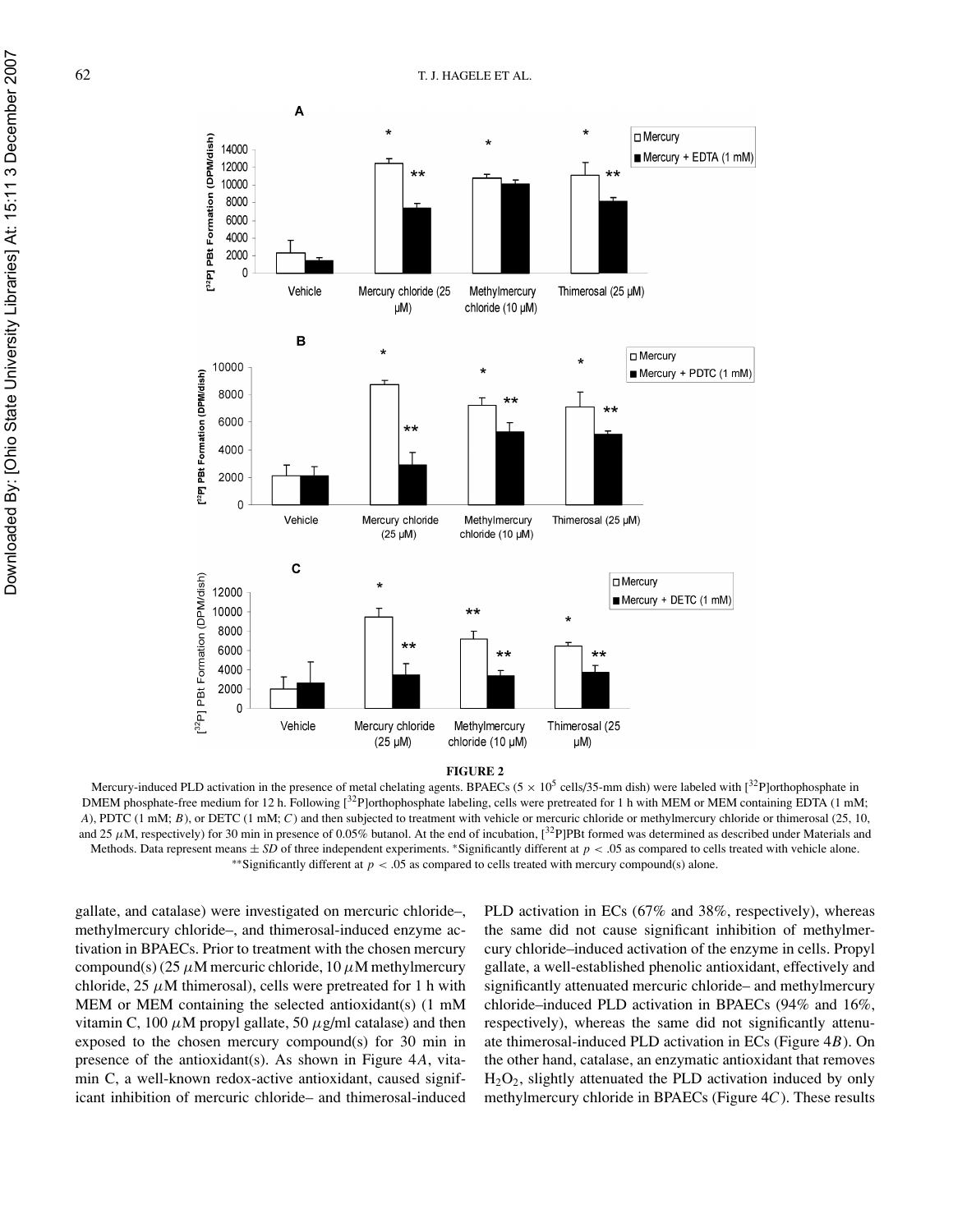revealed that (a) certain antioxidants were only effective in attenuating mercury induced PLD activation in BPAECs, and (b) the effectiveness of antioxidants in causing the attenuation of mercury-induced PLD activation was antioxidant-specific or mercury compound–specific or type of radical generated by the selected mercury compound.Collectively, antioxidant-mediated inhibition of activation of PLD in BPAECs suggested the role of oxidative stress in mercury-induced enzyme activation.

## **Methylmercury Chloride Induces ROS Generation in a Dose-Dependent Fashion**

As antioxidants attenuated PLD activation in BPAECs induced by mercury, it was hypothesized here that all three chosen forms of mercury in this study would induce ROS generation in ECs. In order to test the hypothesis, BPAECs were treated with different concentrations (0 to 15  $\mu$ M) of mercuric chloride, methylmercury chloride, and thimerosal for 30 min and the subsequent formation of intracellular ROS was determined.

Of all the three mercury compounds, methylmercury chloride was the only mercury species that induced detectable levels of ROS in BPAECs as analyzed by the DCFDA fluorescence ROS assay. Methylmercury chloride markedly induced intracellular ROS formation (4.5-fold and 6.6-fold at 10 and 15  $\mu$ M concentrations, respectively) as compared to that in the vehicletreated cells (Figure 5*A*). These results showed that methylmercury chloride was effective in inducing generation of ROS in BPAECs.

## **Antioxidants Attenuate Methylmercury Chloride-Induced ROS Generation**

Our previous results showed that methylmercury chloride induced intracellular ROS generation in BPAECs in a dosedependent fashion. Therefore, here we investigated the effects of antioxidants on the methylmercury chloride-induced intracellular ROS generation in ECs. Prior to challenging the BPAEC with methylmercury chloride (10  $\mu$ M) for 30 min, cells were



#### **FIGURE 3**

Mercury-induced PLD activation in the presence of sulfhydryl agents. BPAECs ( $5 \times 10^5$  cells/35-mm dish) were labeled with  $[^{32}P]$ orthophosphate in DMEM phosphate-free medium for 12 h. Following [<sup>32</sup>P]orthophosphate labeling, cells were pretreated for 1 h with MEM alone or MEM containing NAC (1 mM; *A*), DTT (500  $\mu$ M; *B*), DMSA (1 mM; *C*), or D-penicillamine (1 mM; *D*) and then subjected to treatment with vehicle or mercuric chloride or methylmercury chloride or thimerosal (25, 10, and 25  $\mu$ M, respectively) for 30 min in presence of 0.05% butanol. At the end of incubation,  $[^{32}P]$ PBt formed was determined as described under Materials and Methods. Data represent means ± *SD* of three independent experiments. <sup>∗</sup>Significantly different at *p* < .05 as compared to cells treated with vehicle alone. ∗∗Significantly different at *p* < .05 as compared to cells treated with mercury compound(s) alone. *(Continued)*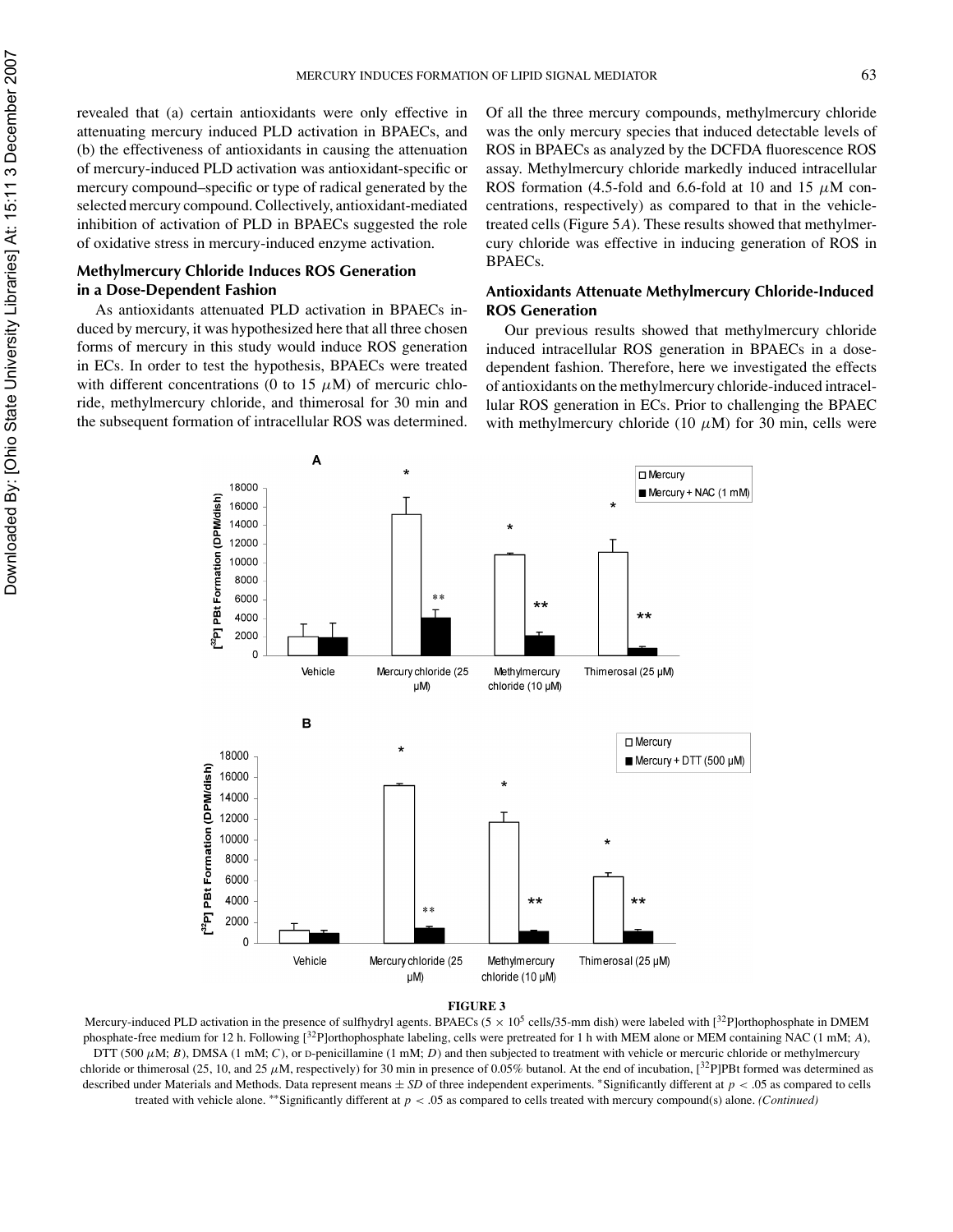

pretreated with two well-established antioxidants (NAC 10 mM and MnTBAP 10  $\mu$ M) for 2 h and then treated with methylmercury chloride (10  $\mu$ M) for 30 min. NAC markedly attenuated the methylmercury chloride-induced intracellular ROS generation  $(70\%)$  to the similar extent exhibited by the cells treated with vehicle alone (Figure 5*B*). However, the superoxide dismutase mimetic, MnTBAP, was only effective to cause a lower (30% decrease) attenuation of the methylmercury chloride-induced intracellular ROS generation in BPAECs (Figure 5*C*). Overall, NAC appeared to be the most efficient antioxidant in causing a marked attenuation of methylmercury chloride-induced intracellular ROS formation in BPAECs.

#### **Mercury Induces the Loss of Levels of Total Cellular Thiols**

As it is established that mercury complexes with cellular thiols and also the results of the present study showed that sulfhydryl (thiol) protectants attenuated mercury-induced PLD activation in BPAECs, here we investigated whether the three different forms of mercury would alter the levels of total cellu-

lar thiols in the ECs. Following exposure of BPAECs to mercuric chloride (25  $\mu$ M), thimerosal (25  $\mu$ M), and methylmercury chloride (10  $\mu$ M) for 60 min, it was observed that the levels of total cellular thiols significantly declined (Figure 6). Among all the tested mercury compounds, it was noticed that methylmercury chloride was the most effective form in decreasing the levels of total cellular thiols. Taken together, these results revealed that the inorganic and organic forms of mercury chosen in this study significantly lowered the levels of total thiols in ECs.

## **DISCUSSION**

The results of the present study revealed that mercury as mercuric chloride (inorganic form), methylmercury chloride (environmental organic form), and thimerosal (pharmaceutical organic form) induced the activation of PLD in vascular ECs in culture. This is the first observation showing the heavy metal– induced activation of PLD in a biological system. The study also showed that metal chelators, sulfhydryl protective agents, and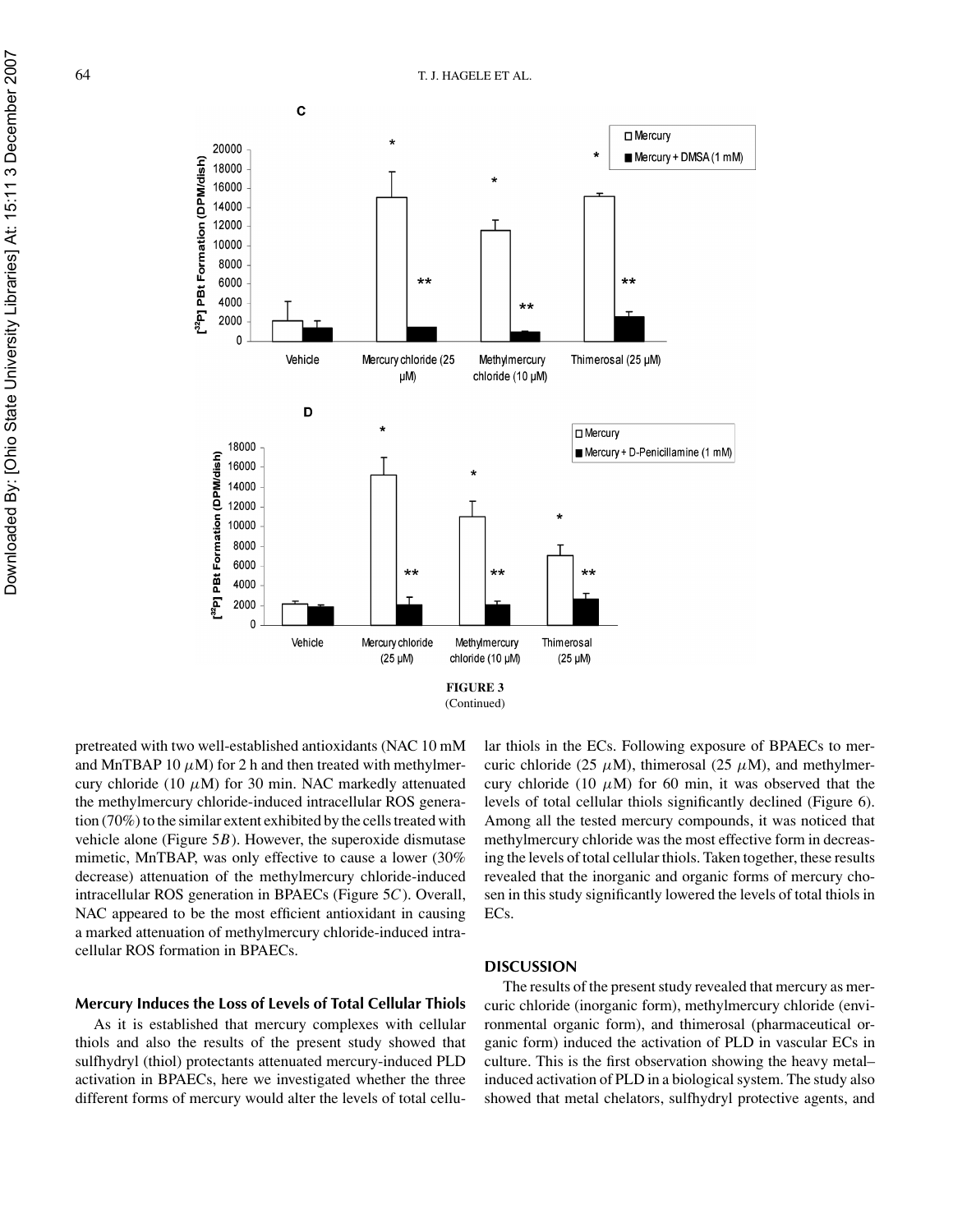

**FIGURE 4**

Mercury-induced PLD activation in the presence of antioxidants. BPAECs ( $5 \times 10^5$  cells/35-mm dish) were labeled with  $[^{32}P]$ orthophosphate in DMEM phosphate-free medium for 12 h. Following  $[^{32}P]$ orthophosphate labeling, cells were pretreated for 1 h with MEM alone or MEM containing vitamin C (1 mM; *A*), propyl gallate (100  $\mu$ M; *B*), or catalase (50  $\mu$ g/ $\mu$ l; *C*) and then subjected to treatment with vehicle or mercuric chloride or methylmercury chloride or thimerosal (25, 10, and 25  $\mu$ M, respectively) for 30 min in presence of 0.05% butanol for 30 min. At the end of incubation,  $[^{32}P]$ PBt formed was determined as described under Materials and Methods. Data represent means ± *SD* of three independent experiments. <sup>∗</sup>Significantly different at *p* < .05 as compared to cells treated with vehicle alone. ∗∗Significantly different at *p* < .05 as compared to cells treated with mercury compound(s) alone.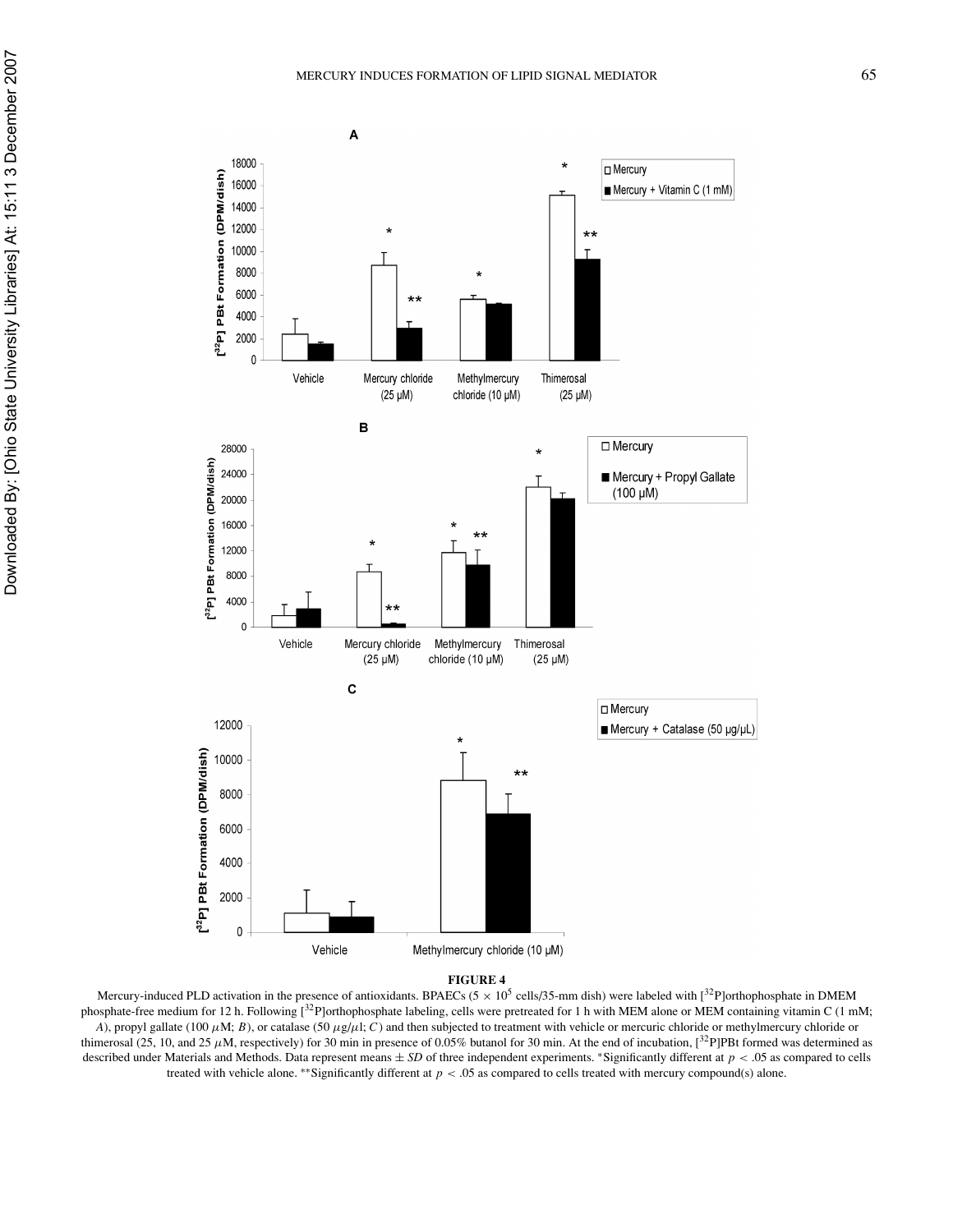

**FIGURE 5**

Induction of ROS generation by methylmercury chloride in a dose-dependent fashion. BPAECs ( $5 \times 10^5$  cells/35-mm dish) were treated with basal MEM or MEM containing increasing concentrations of methylmercury chloride (0 to 15  $\mu$ M) and incubated for 30 min (*A*). To investigate the effects of antioxidants, BPAECs (5  $\times$  10<sup>5</sup> cells/35-mm dish) were treated for 1 h with basal MEM or MEM containing NAC (10 mM) (*B*) or MnTBAP (10  $\mu$ M) (*C*) and then treated with methylmercury chloride for 30 min in presence of antioxidants. At the end of incubation, intracellular formation of ROS was determined by measuring DCFDA fluorescence as described in Materials and Methods. Data represent means ± *SD* of three independent experiments. <sup>∗</sup>Significantly different at *p* < .05 as compared to the cells treated with the vehicle alone. \*\*Significantly different at *p* < .05 as compared to the cells treated with methylmercury chloride alone.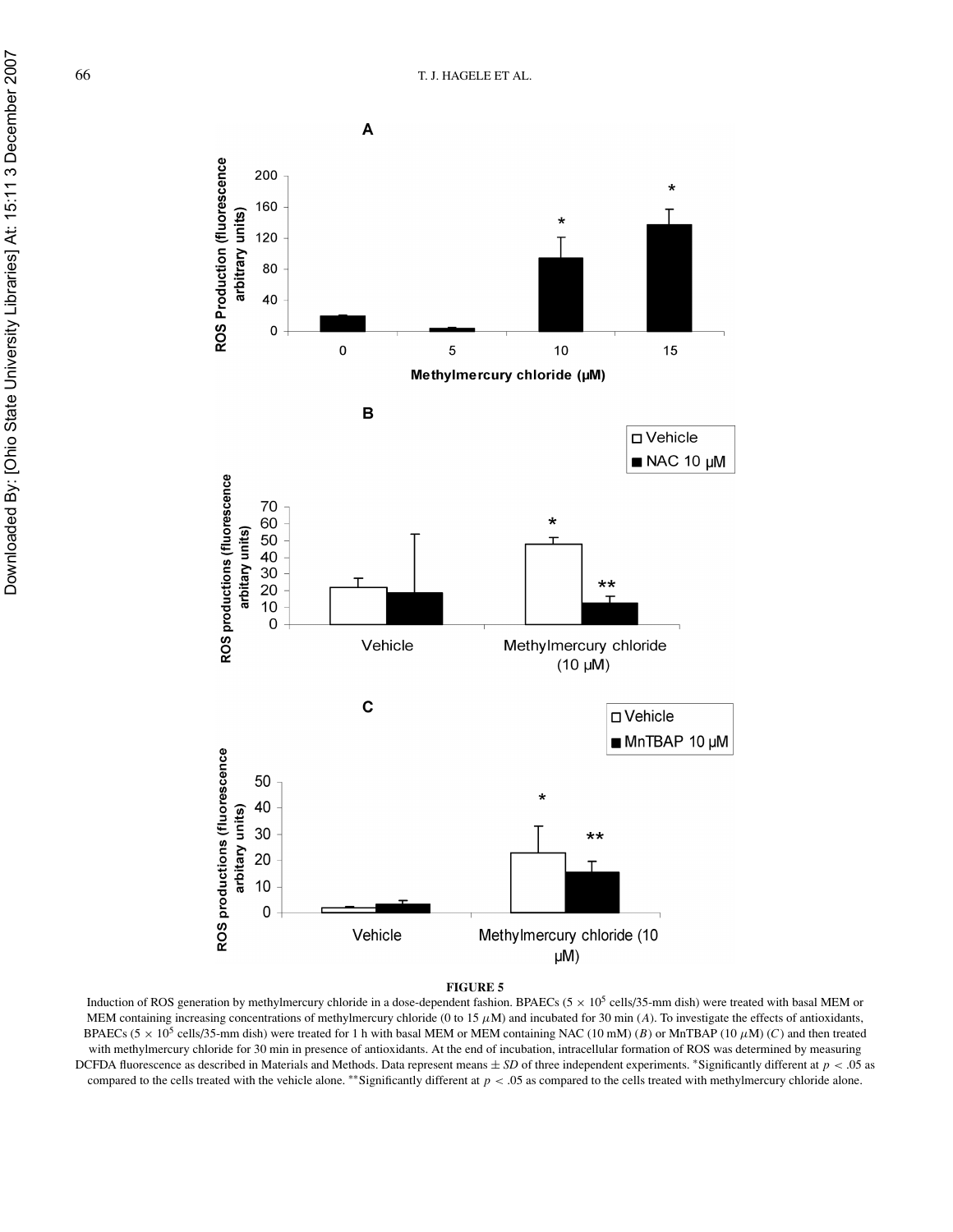

Mercury-induced decrease in the levels of total thiols. BPAECs in  $(2.5 \times 10^6$  cells/100-mm dish) were treated with basal MEM or MEM containing mercuric chloride (25  $\mu$ M), methylmercury chloride (10  $\mu$ M), or thimerosal (25  $\mu$ M) and incubated for 60 min. After incubation, total thiols were determined spectrophotometrically as described in Materials and Methods. Data represent means ± *SD* of three independent experiments. <sup>∗</sup>Significantly different at *p* < .05 as compared to cells treated with vehicle alone.

antioxidants attenuated the mercury-induced activation of PLD in ECs. The observation in this study that methylmercury chloride induced the generation of ROS and a decrease in the levels of total thiols in ECs suggested the involvement of thiols and ROS/oxidative stress in the methylmercury chloride-induced PLD activation in ECs. Although ROS formation was induced by methylmercury, it appeared to contribute to PLD activation via feedback up to some extent as indicated by specific antioxidant effects (catalase and MnTBAP; Figure 5*C*). If PLD activation were solely induced by methylmercury through primarily ROS generation, the specific antioxidants would have completely or to the major extent inhibited the methylmercury-induced PLD activation in ECs. However, ROS formation was apparently an effect that also fed back to the activation of PLD.It also appeared that mercury-induced activation of PLD operated on a different mechanism from that induced by ROS as observed in our earlier studies with hydrogen peroxide and fatty acid hydroperoxides. It is conceivable that methylmercury would have activated membrane-bound oxidases that might have also generated extracellular ROS and extracellular addition of catalase would inhibit that ROS production. That could be the reason why as shown in the Figure 4*C*, catalase was not that effective to markedly inhibit the methylmercury-induced PLD activation in ECs. Collectively, the results of the current study showed for the first time that mercury induced the activation of PLD in BPAECs involving the cellular thiols and ROS upstream of activation of the enzyme (Schema 2).

Several agonists such as hormones, growth factors, neurotransmitters, cytokines, and ROS have been shown to activate PLD in different mammalian cells and tissues through agonistspecific and cell-specific signaling mechanisms of regulation (Varadharaj et al. 2006). Oxidant (ROS)-induced activation of PLD in many cell systems including ECs has been shown to be regulated by protein kinase C (PKC), mitogen-activated protein kinases, and tyrosine kinases (Varadharaj et al. 2006; Parinandi et al. 2001; Natarajan et al. 2001). Redox regulation of PLD in ECs involving the thiol-redox system has been documented (Parinandi et al. 1999). The results of the current study clearly showed that sulfhydryl protectants and antioxidants attenuated the mercury-induced PLD activation in BPAECs, further suggesting the oxidant and thiol regulation of mercury-induced PLD activation in ECs. Mercury toxicity has been shown to be associated with metal-induced oxidative stress involving lipid peroxidation and protein oxidation (Valko, Morris, and Cronin 2005). Depletion of GSH and binding of the metal to protein thiols have been linked to heavy metal toxicity (Valko, Morris, and Cronin 2005). From our results, we surmise that vitamin C, in addition to acting as an antioxidant, would also have complexed with mercury (mercuric chloride and mercury in thimerosal) and reduced the reactivity of the element. Similarly, the natural product antioxidant, propyl gallate may have possibly complexed with mercury (e.g., more with inorganic mercury). Several studies have also shown that methylmercury induces oxidative stress in cellular systems leading to cytotoxicity (Garg and Chang 2006). Together, the observations that mercury caused the generation of ROS and antioxidants and sulfhydryl agents attenuated the mercury-induced activation of PLD in BPAECs confirmed that oxidative stress and alterations in cellular thiols played a significant role in the mercury-induced activation of PLD in ECs. This is further supported by the observation in the current study that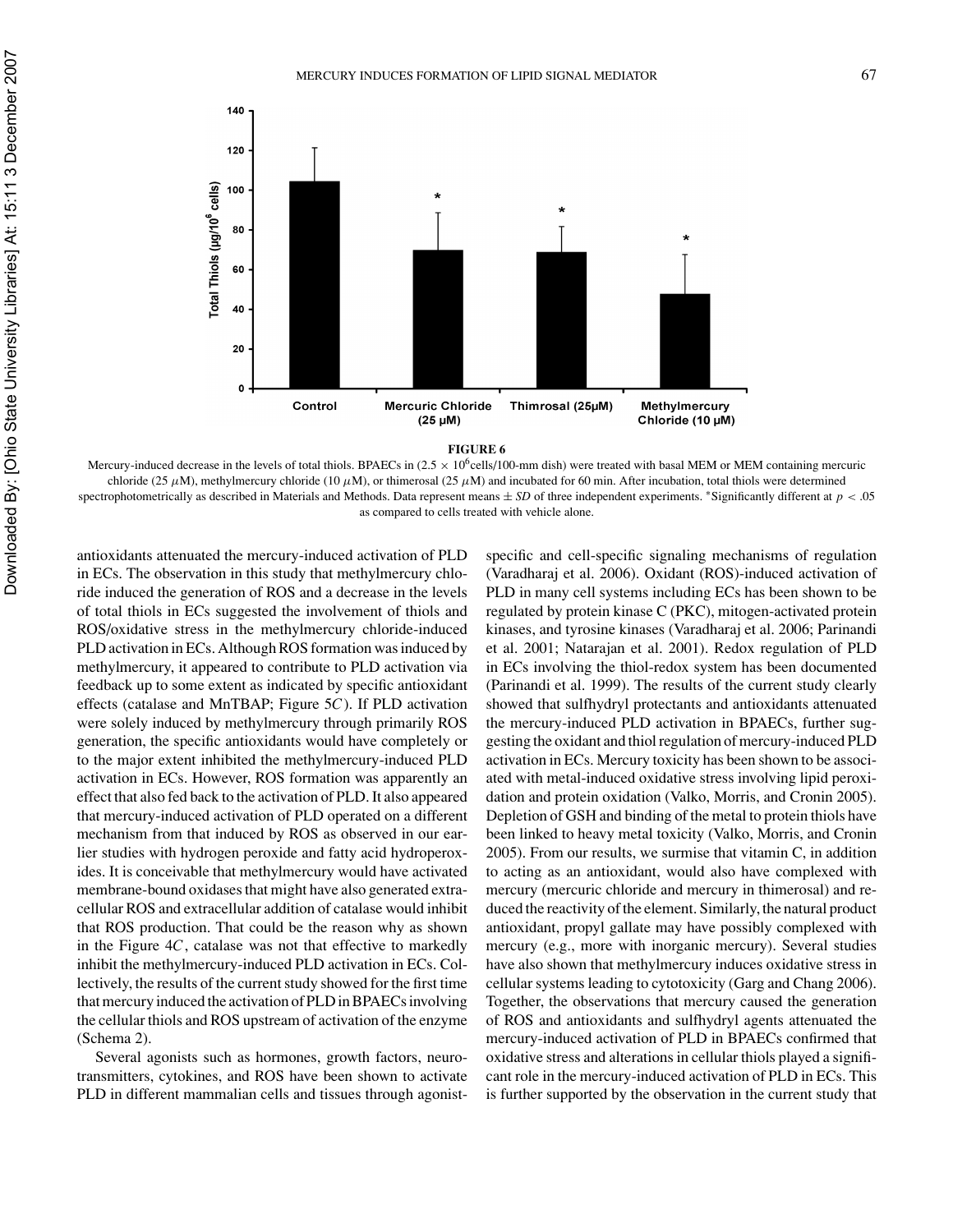

Mechanism of mercury-induced activation of PLD in ECs.

all the three chosen mercury compounds decreased the levels of total thiols in the ECs.

Metal chelators have been used widely as drugs in treating heavy metal poisoning and toxicity in cellular systems, laboratory animal models, and humans in clinical settings (Blanusa et al. 2005).Complexation of heavy metals by proteins at the histidine and cysteine (–SH) residues has been recognized as one of the primary mechanisms of heavy-metal toxicity (Onyido, Norris, and Buncel 2004). PLD is an enzyme with histidine in the active site (Morris, Frohman, and Engebrecht 1997) and it is conceivable that mercury may directly bind to this residue thus leading to its activation. Alternatively, sulfhydryl groups (GSH and protein thiols) can be good candidates to react with mercury in the cell for metal-ligand complex formation and may cause conformational changes in PLD leading to the activation of the enzyme. Thus, the possible use of those chelators in alleviating the adverse effects of mercury such as the activation of PLD may also be associated with changes in membrane fluidity and disruption in the bilayer.

The physiological significance of agonist-induced PLD activation in modulating EC function is emerging (Varadharaj et al. 2006). Exogenous administration of PA (the bioactive lipid signal mediator generated by PLD) has been shown to increase albumin paracellular flux across EC monolayers in culture (English, Cui, and Siddiqui 1996). Based on the results of the current study that mercury induced the activation of PLD in BPAECs, it is surmised here that mercury through PLDgenerated PA formation may cause EC barrier dysfunction. Although it appears from the published reports that there is compelling evidence in favor of the association of mercury levels in human body and prevalence of cardiovascular disease, more experimental evidences are warranted to establish the role of mercury in cardiovascular disease. In conclusion, the results of this study showed for the first time that mercury induced the activation of PLD in Ecs, suggesting the role of PLD-generated bioactive lipid signal mediators in the toxicity of mercury to vascular endothelium and blood vessel and also mercury-associated cardiovascular diseases.

#### **REFERENCES**

- Blanusa, M., V. M. Varnai, M. Piasek, and K. Kostial. 2005. Chelators as antidotes of metal toxicity: Therapeutic and experimental aspects. *Curr. Med. Chem*. 12:2771–2794.
- Boening, D. W. 2000. Ecological effects, transport, and fate of mercury: A general review. *Chemosphere* 40:1335–1351.
- Clarkson, T. W. 2002. The three modern faces of mercury. *Environ. Health Perspect.* 110:11–23.